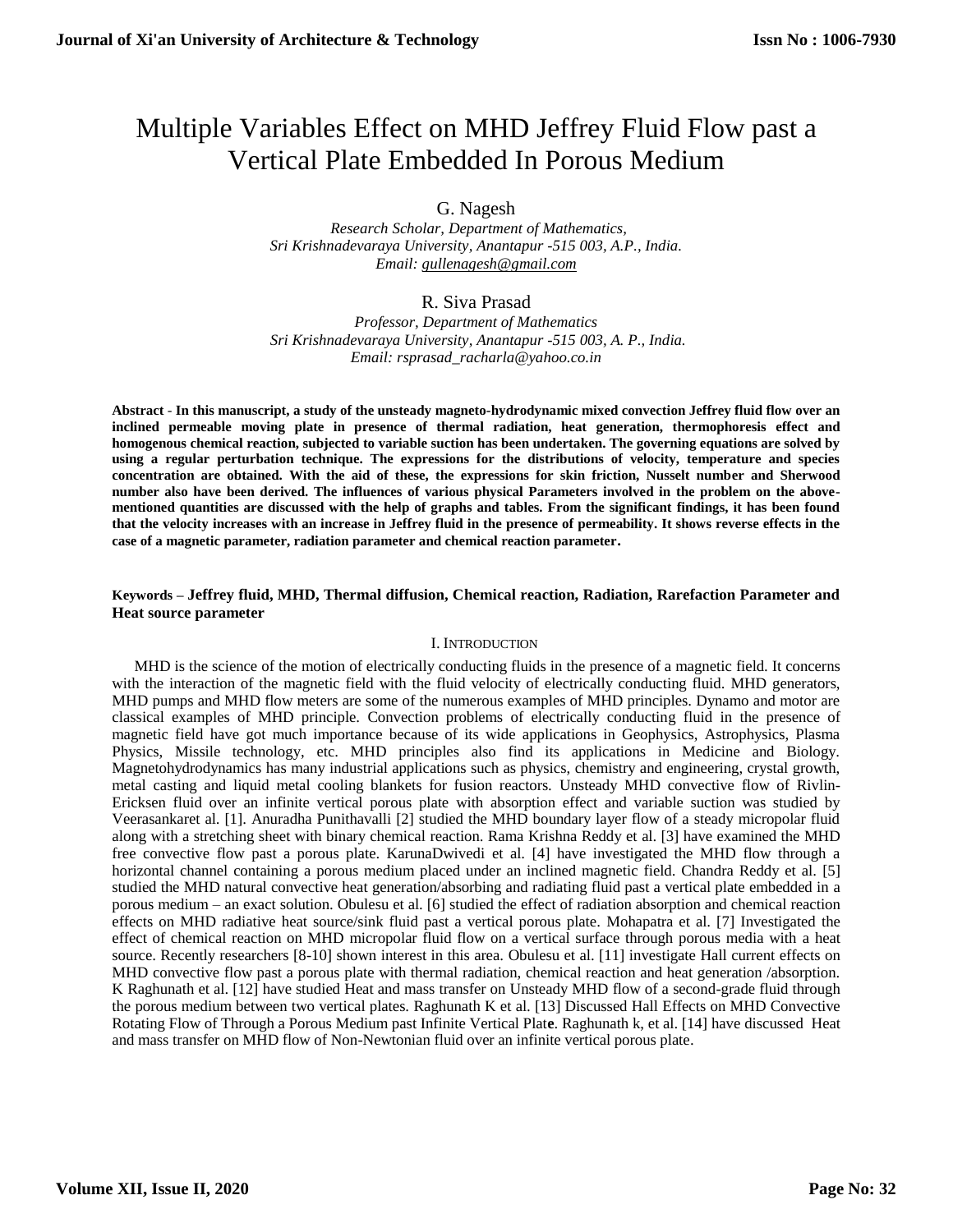#### II. MATHEMATICAL FORMULATION

Consider the unsteady two dimensional MHD free convective flow of a viscous incompressible, electrically conducting and radiating fluid in an optically thin environment past an infinite heated vertical porous plate embedded in a porous medium in presence of thermal and concentration buoyancy effects. Let the x-axis be taken in vertically upward direction along the plate and y-axis is normal to the plate. It is assumed that there exists a homogeneous chemical reaction of the first order with constant rate Kr between the diffusing species and the fluid. A uniform magnetic field is applied in the direction perpendicular to the plate. The viscous dissipation and the Joule heating effects are assumed to be negligible in the energy equation. The transverse applied magnetic field and magnetic Reynolds number are assumed to be very small so that the induced magnetic field is negligible. Also it is assumed that there is no applied voltage so that the electric field is absent. The concentration of the diffusing species in the binary mixture is assumed to be very small in comparison with the other chemical species, which are present, and hence the Soret and Dufour effects are negligible and the temperature in the fluid flowing is governed by the energy concentration equation involving radiative heat temperature. Under the above assumptions as well as Boussinesq's approximation, the equations of conservation of mass, momentum, energy and concentration governing the free convection boundary layer flow over a vertical porous plate in the porous medium can be expressed as:

$$
\frac{\partial v^*}{\partial y^*} = 0\tag{1}
$$

$$
\frac{\partial u^*}{\partial t^*} + V^* \frac{\partial u^*}{\partial y^*} = \left(\frac{g}{1+\lambda_1}\right) \frac{\partial^2 u^*}{\partial y^{*2}} + g\beta_T (T^* - T^*) + gB_C (C^* - C^*) - \frac{\partial B_0^2}{\rho} u^* - \frac{g u^*}{K_p} \tag{2}
$$

$$
\frac{\partial T^*}{\partial t^*} + V^* \frac{\partial T^*}{\partial y^*} = \frac{K}{\rho C_p} \frac{\partial^2 T^*}{\partial y^{*2}} - \frac{1}{\rho C_p} \frac{\partial q_r^*}{\partial y^*} - \frac{Q_1}{\rho C_p} (T^* - T_\infty^*)
$$
\n(3)

$$
\frac{\partial C^*}{\partial t^*} + V^* \frac{\partial C^*}{\partial y^*} = D \frac{\partial^2 C^*}{\partial y^{*2}} - K_C (C^* - C_\infty^*) + D_1 \frac{\partial^2 T^*}{\partial y^{*2}}
$$
\n(4)

The relevant boundary conditions are given as follows

$$
u^* = L^* \left( \frac{\partial u^*}{\partial y^*} \right), \quad T^* = T_w^* + (T_w^* - T_\infty^*) e^{i\omega^* t^*}, \quad C^* = C_w^* + (C_w^* - C_\infty^*) e^{i\omega^* t^*} \quad \text{at} \quad y^* = 0
$$
\n<sup>(5)</sup>

$$
u^* \to 0, \qquad T^* \to T^*, \qquad C^* \to C^*_{\infty} \qquad \text{as} \quad y^* \to \infty
$$
 (6)

Where  $T_w^*$  and  $T_\infty^*$  is the temperature at the wall and infinity,  $C_w^*$  and  $C_\infty^*$  is the species concentration at the wall and at infinity respectively. By using Roseland approximation the radiative heat flux  $q_r^*$  is given by  $4 \sigma \tilde{a}T^*$ <sup>4</sup>

$$
q^* = \frac{-4}{3} \frac{\sigma_s}{k_e} \frac{\sigma_{I_w}}{\partial y^*}
$$
 where  $\sigma_s$  is the Stephen Boltzmann constant and K<sub>e</sub> is the main absorption coefficient.

By expanding  $T_w^{*4}$  in to the Taylor series  $T_\infty^*$  which after neglecting higher order terms takes the form  $T_w^{*4} = 4T_{\infty}^{*3}T_w^* - 3T_{\infty}^{*4}.$ 

From the equation of continuity (1), it is clear that the suction velocity at the plate is either a constant or a function of time only. Hence, the suction velocity normal to the plate is assumed to be in the form  $V^* = -V_0(1 + e^{i\omega t})$  (7)

On introducing the following non-dimensional quantities,

$$
u = \frac{u^*}{v_0}, y = \frac{v_0 y^*}{g}, \theta = \frac{T^* - T^*_{\infty}}{T^*_{w} - T^*_{\infty}}, \phi = \frac{C^* - C^*_{\infty}}{C^*_{w} - C^*_{\infty}}, \text{Pr} = \frac{\mu C_p}{K}, Sc = \frac{g}{D}, M = \frac{\sigma B_0^2 \vartheta}{\rho v_0^2},
$$
  

$$
Gr = \frac{\vartheta g \beta_T (T^*_{w} - T^*_{\infty})}{v_0^3}, Gc = \frac{\vartheta g \beta_c^* (C^*_{w} - C^*_{\infty})}{v_0^3}, K = \frac{v_0^2 K_p}{\vartheta^2}, t = \frac{t^* v_0^2}{4 \vartheta}, h = \frac{v_0 L^*}{\vartheta},
$$

#### **Volume XII, Issue II, 2020**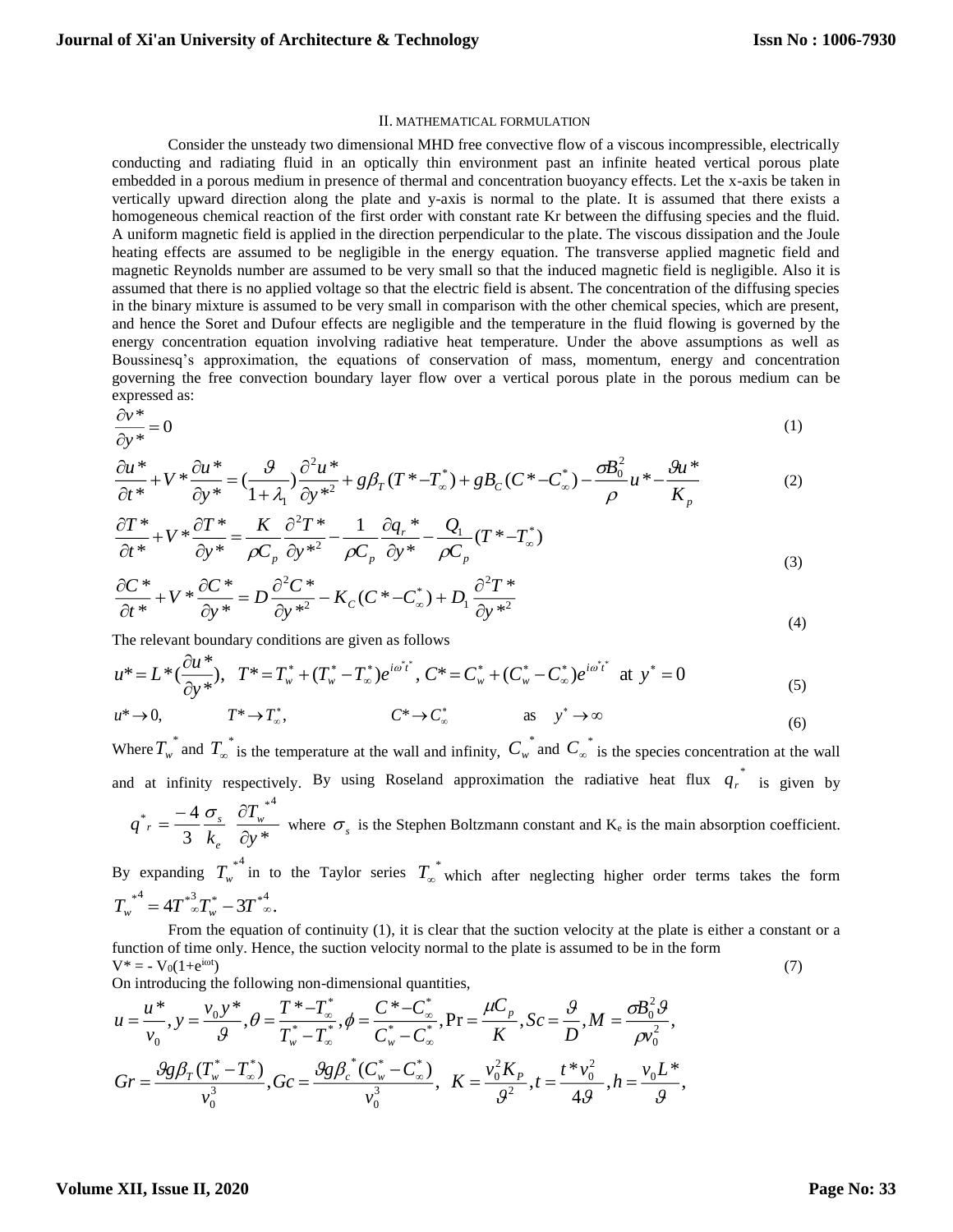$$
Kr = \frac{9K_C}{v_0^2}, F = \frac{4I_19^2}{Kv_0^2}, Q = \frac{Q_1v^2}{Kv_0^2}, S_0 = \frac{D_1(T_w^* - T_\infty^*)}{9(C_w^* - C_\infty^*)}, R = \frac{KK_e}{4\sigma_s T_\infty^{*3}}
$$
(8)

The governing equations (2) to (4) can be rewritten in the non-dimensional form as follows

$$
\frac{1}{4}\frac{\partial u}{\partial t} - (1 + \varepsilon A e^{i\omega t}) \frac{\partial u}{\partial y} = \left(\frac{1}{1 + \lambda_1}\right) \frac{\partial^2 u}{\partial y^2} + Gr\theta + Gc\phi - M_1 u \tag{9}
$$

$$
\frac{\Pr}{4} \frac{\partial \theta}{\partial t} - \Pr(1 + \varepsilon A e^{i\omega t}) \frac{\partial \theta}{\partial y} = \alpha \frac{\partial^2 \theta}{\partial y^2} - Q\theta \tag{10}
$$

$$
\frac{Sc}{4} \frac{\partial \phi}{\partial t} - Sc(1 + \varepsilon A e^{i\omega t}) \frac{\partial \phi}{\partial y} = \frac{\partial^2 \phi}{\partial y^2} - ScKr\phi + So \frac{\partial^2 \theta}{\partial y^2}
$$
(11)

The corresponding boundary conditions are given by

$$
u = h\left(\frac{\partial u}{\partial y}\right), \ \theta = 1 + \varepsilon e^{i\omega t}, \ \phi = 1 + \varepsilon e^{i\omega t}, \quad at \quad y = 0
$$
\n
$$
u \to 0, \qquad \theta \to 0, \qquad \phi \to 0 \qquad as \quad y \to \infty \tag{12}
$$

#### III. SOLUTION TO THE PROBLEM

The equations (9) to (11) are coupled, non-linear partial differential equations and these cannot be solved in closed form. However, these equations can be reduced to a set of ordinary differential equations, which can be solved analytically. So this can be done, when the amplitude of oscillations ( $\varepsilon \ll 1$ ) is very small, we can assume the solutions of flow velocity u, temperature field  $\theta$  and concentration  $\phi$  in the neighbourhood of the plate as:

$$
u(y,t) = u_0(y) + \varepsilon e^{i\omega t} u_1(y)
$$
  
\n
$$
\theta(y,t) = \theta_0(y) + \varepsilon e^{i\omega t} \theta_1(y)
$$
  
\n
$$
\phi(y,t) = \phi_0(y) + \varepsilon e^{i\omega t} \phi_1(y)
$$
\n(13)

The corresponding boundary conditions are

$$
u_0 = h\left(\frac{\partial u_0}{\partial y}\right), u_1 = h\left(\frac{\partial u_1}{\partial y}\right), \qquad \theta_0 = 1, \theta_1 = 1, \qquad \phi_0 = 1, \phi_1 = 1 \qquad at \quad y = 0
$$
\n
$$
(14)
$$

$$
u_0 \to 0
$$
,  $u_1 \to 0$ ,  $\theta_0 \to 0$ ,  $\theta_1 \to 0$ ,  $\phi_0 \to 0$ ,  $\phi_1 \to 0$  as  $y \to \infty$   
Solving equations (13) under the boundary conditions (14), the following solutions are obtained

Velocity temperature and concentration field.

$$
u = b_9 \exp(-m_1 y) + b_{10} \exp(-m_3 y) + b_{11} \exp(-m_5 y) + \varepsilon (b_{12} \exp(-m_1 y) + b_{13} \exp(-m_2 y) + b_{14} \exp(-m_3 y)
$$
(15)

$$
+b_{15}\exp(-m_4y)+b_{16}\exp(-m_5y)+b_{17}\exp(-m_6y))e^{i\omega t}\theta = \exp(-m_1y)+\varepsilon(b_1\exp(-m_1y)+b_2\exp(-m_2y))e^{i\omega t}
$$
\n(16)

$$
\phi = b_3 \exp(-m_1 y) + b_4 \exp(-m_3 y) + \varepsilon (b_5 \exp(-m_1 y))
$$
\n(17)

$$
+b_6 \exp(-m_2 y) + b_7 \exp(-m_3 y) + b_8 \exp(-m_4 y))e^{i\omega t}
$$
\n(17)

## *Skin Friction:*

The non-dimensional skin friction at the surface is given by

$$
\tau = \left(\frac{\partial u}{\partial y}\right)_{y=0}
$$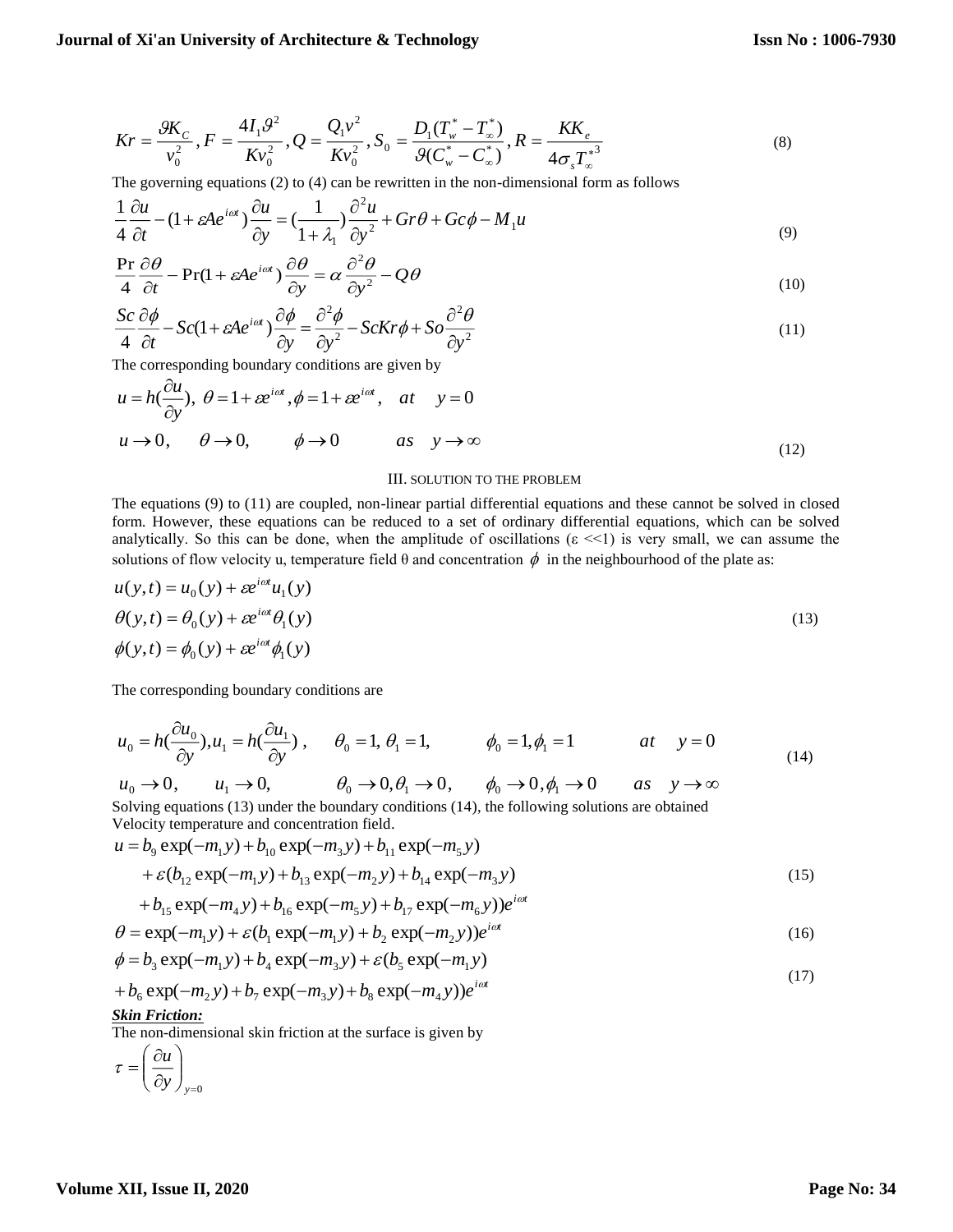$$
\tau = -(m_1b_9 + m_3b_{10} + m_5b_{11})
$$
\n(18)

$$
-\mathcal{E}(m_1b_{12} + m_2b_{13} + m_3b_{14} + m_4b_{15} + m_5b_{16} + m_6b_{17})e^{i\omega t}
$$

*Nusselt Number :*

The rate of heat transfer in terms of the Nusselt number is given by

$$
Nu = -\left(\frac{\partial \theta}{\partial y}\right)_{y=0}
$$

$$
Nu = m_1 + \varepsilon (m_1 b_1 + m_2 b_2) e^{i\omega t}
$$
  
Sherwood Number : (19)

The rate of mass transfer on the wall in terms of Sherwood number is given by

$$
Sh = -\left(\frac{\partial \phi}{\partial y}\right)_{y=0}
$$
  

$$
Sh = (m_1b_3 + m_3b_4) + \varepsilon(m_1b_5 + m_2b_6 + m_3b_7 + m_4b_8)e^{i\alpha t}
$$
 (20)

#### III. RESULTS AND DISCUSSIONS

The test set for this evaluation experiment watermark image randomly selected from the internet. Matlab 7.0 software platform is used to perform the experiment. The PC for an experiment is equipped with an Intel P4 2.4GHz Personal laptop and 2GB memory.

In order to get a physical insight into the problem numerical calculations are carried out for the Velocity, Temperature and Concentration profiles and the following discussion is set out. Throughout the computations we employ,S0=1, Sc=0.22, Pr=0.71, Gr=5, Gc=5, K=0.1, Kr**=**0.5, M=1, Q=0.5, ε=0.01, ω=20, A=0.5, h=0.2, R=2,  $ωt = π/3$ , t=1,  $λ_1 = 2$ . Figs. 1 – 5 demonstrate the variations of the fluid velocity under the effects of different parameters.

In Fig.1, we represent the velocity profile for different values of Thermal Grashof number (Gr). From this figure, it is noticed that velocity increases with increases in Gr. In Fig. 2, velocity profiles are displayed with the variation in modified Grashof number (Gc). From this figure, it is noticed the velocity gets increases by the increase of modified Grashof number (Gc).Fig.3, depicts the variations in velocity profiles for different values of Porosity parameter (K) from where it is noticed that velocity increases as K increases. In Fig. 4, velocity profiles are displayed with the variation in magnetic parameter (M). From this figure, it is noticed the velocity gets reduced by the increase of magnetic parameter (M). Fig.5 depicts the variations in velocity profiles for different values of Jeffreyparameter ( $\lambda_1$ ) which shows that velocity Increases as  $\lambda_1$  increases.



Figure 1: Effect of Grashof Number on Velocity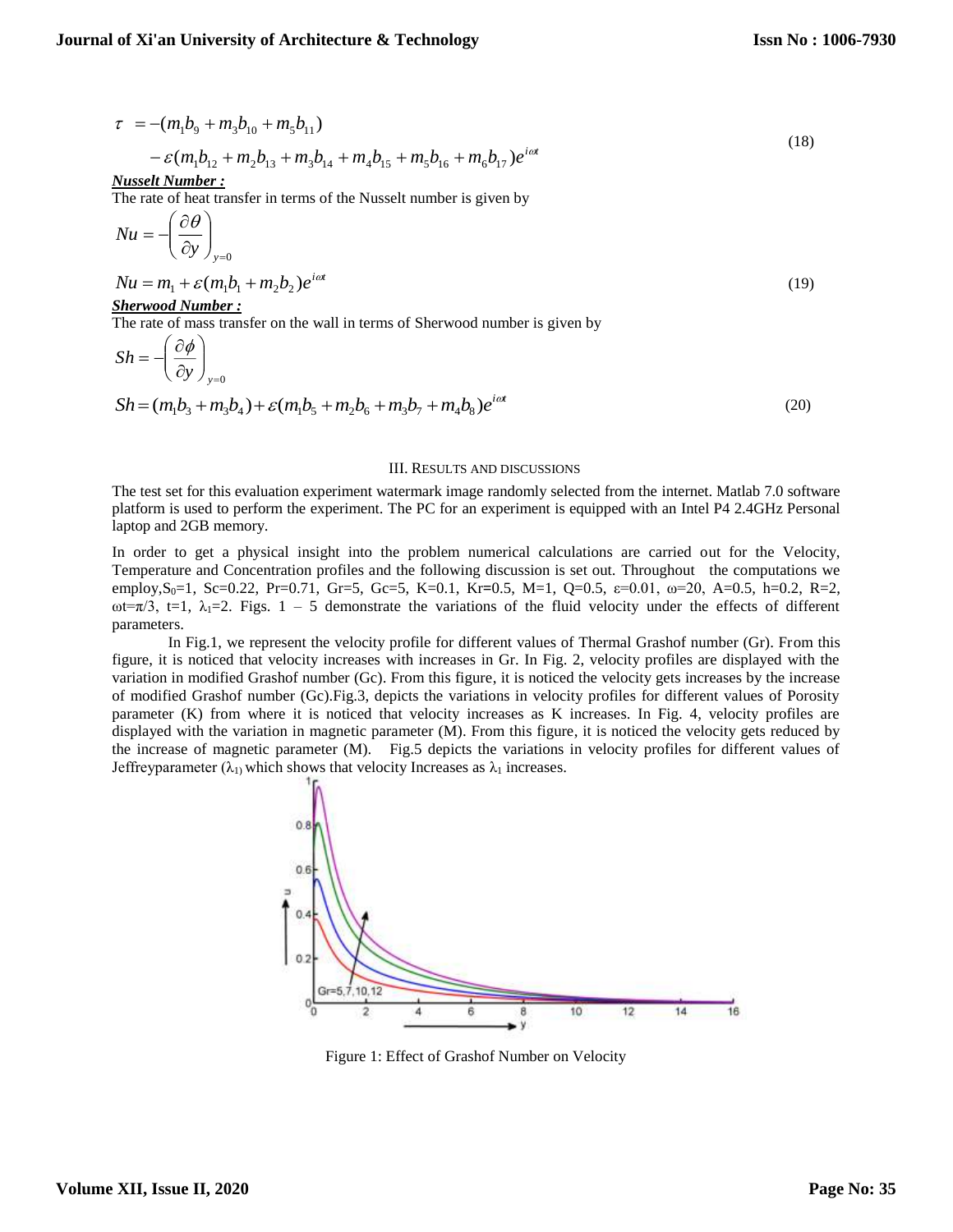









Figure 4: Effect of Magnetic parameter on Velocity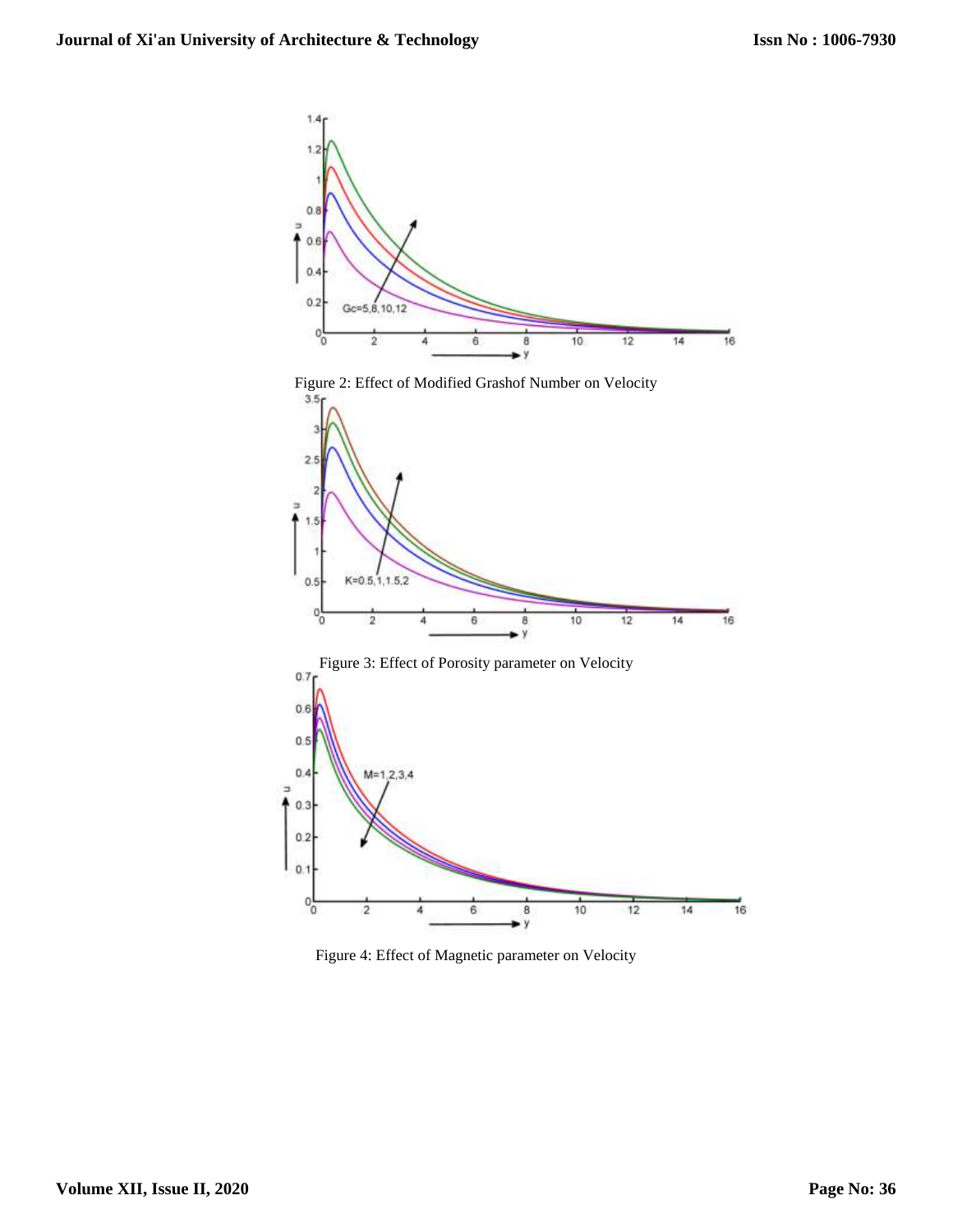



Figures 6– 8, show the effect of Prandtl number, heat source parameter and Radiation parameter on the temperature profile. Here Chemical reaction parameter (Kr=0.5), Magnetic field parameter (M=1), Suction parameter (A=0.5), porosity parameter(K=0.1), Refraction parameter(h= 0.2), Frequency parameter ( $\omega$ =20), Mass Grashof number (Gc=5), ThermalGrashof number (Gr=5), Heat source parameter (Q=0.5) and Soret parameter (So=1). From Fig6-8, it is clear that temperature decreases with the increase in Prandtl number (Pr), Heat source parameter (Q) and Radiation Parameter (R).



Figure 7: Effect of Heat source Parameter on Temperature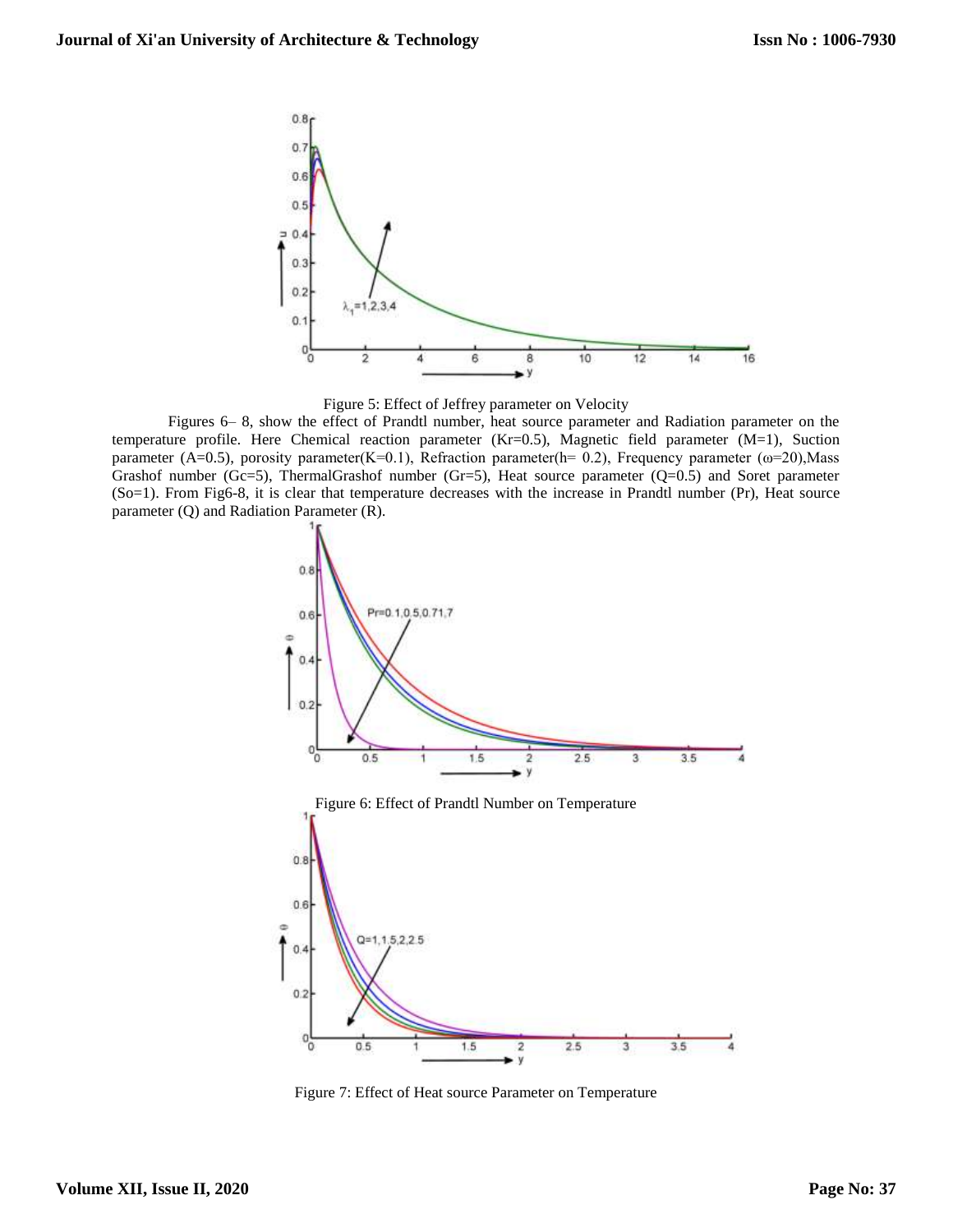

Figure 8: Effect of Radiation Parameter on Temperature

Figures 9-11, shows the effect of chemical reaction parameter (Kr), Schmidt number (Sc) and Soretparameter (S<sub>0</sub>) on concentration profile. Here Magnetic field parameter (M=1), Radiation parameter (R=2), Suction parameter (A=0.5), Refraction parameter (h=0.2), Frequency parameter (ω=20), Mass Grashof number (Gc=5), Thermal Grashof number (Gr=5), Heat source parameter (Q=0.5) and Soret parameter (S<sub>0</sub>=1). From Fig. 9-11, it is clear that concentration decreases with the increase in chemical reaction parameter and Schmidt number. Fig.11 depicts the variations in Concentration profile for different values of Soret parameter  $(S_0)$ . From this figure, it is noticed that Concentration increases when  $S_0$  increases.



Figure 9: Effect of Chemical reaction Parameter on Concentration



Figure 10: Effect of Schmidt Number on Concentration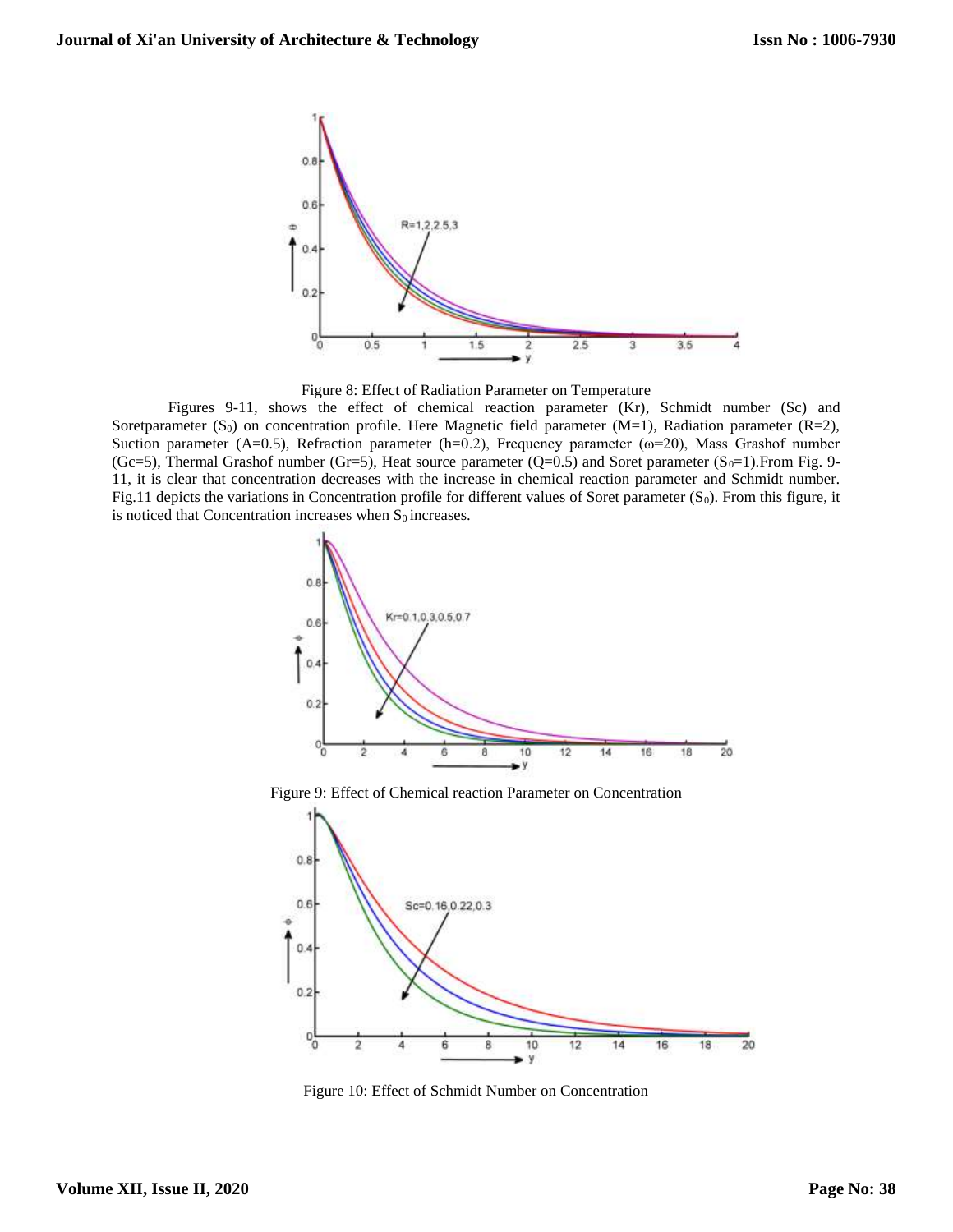

Figure 11: Effect of Soret Parameter on Concentration

Table – 1, shows numerical values of skin-friction for various of Grashof number (Gr), modified Grashof number (Gc), Magnetic parameter (M), Porosity parameter (K). From table 1, we observe that the skin-friction increases with an increase in Grashof number (Gr), modified Grashof number (Gc), Porosity parameter (K) and Jeffrey parameter( $\lambda_1$ ) whereas it decreases under the influence of magnetic parameter.

| Gr              | ${\rm G}{\rm c}$ | $\mathbf M$      | $\bf K$          | $\lambda_1$    | $\mathbf T$         |
|-----------------|------------------|------------------|------------------|----------------|---------------------|
| 5               |                  |                  |                  |                | 3.3337              |
| $\overline{8}$  |                  |                  |                  |                | $\overline{4.1722}$ |
| 10              |                  |                  |                  |                | 4.7311              |
| $\overline{12}$ |                  |                  |                  |                | 5.2901              |
|                 | 6                |                  |                  |                | 3.7209              |
|                 | $\overline{8}$   |                  |                  |                | 4.4954              |
|                 | 10               |                  |                  |                | 5.2699              |
|                 | $\overline{15}$  |                  |                  |                | 7.206               |
|                 |                  | $\overline{1.2}$ |                  |                | 3.2916              |
|                 |                  | $\overline{1.6}$ |                  |                | 3.2111              |
|                 |                  | $\overline{1.8}$ |                  |                | 3.1726              |
|                 |                  | $\overline{2}$   |                  |                | 3.1351              |
|                 |                  |                  | 0.5              |                | 8.0226              |
|                 |                  |                  | $\overline{0.8}$ |                | 9.647               |
|                 |                  |                  | $\overline{1}$   |                | 10.391              |
|                 |                  |                  | $\overline{1.2}$ |                | 10.9719             |
|                 |                  |                  |                  | $\overline{1}$ | 2.8055              |
|                 |                  |                  |                  | $\overline{2}$ | 3.3337              |
|                 |                  |                  |                  | $\overline{3}$ | 3.7368              |
|                 |                  |                  |                  | $\overline{4}$ | 4.0624              |

## **TABLE-1: VARIATIONS IN SKIN FRICTION**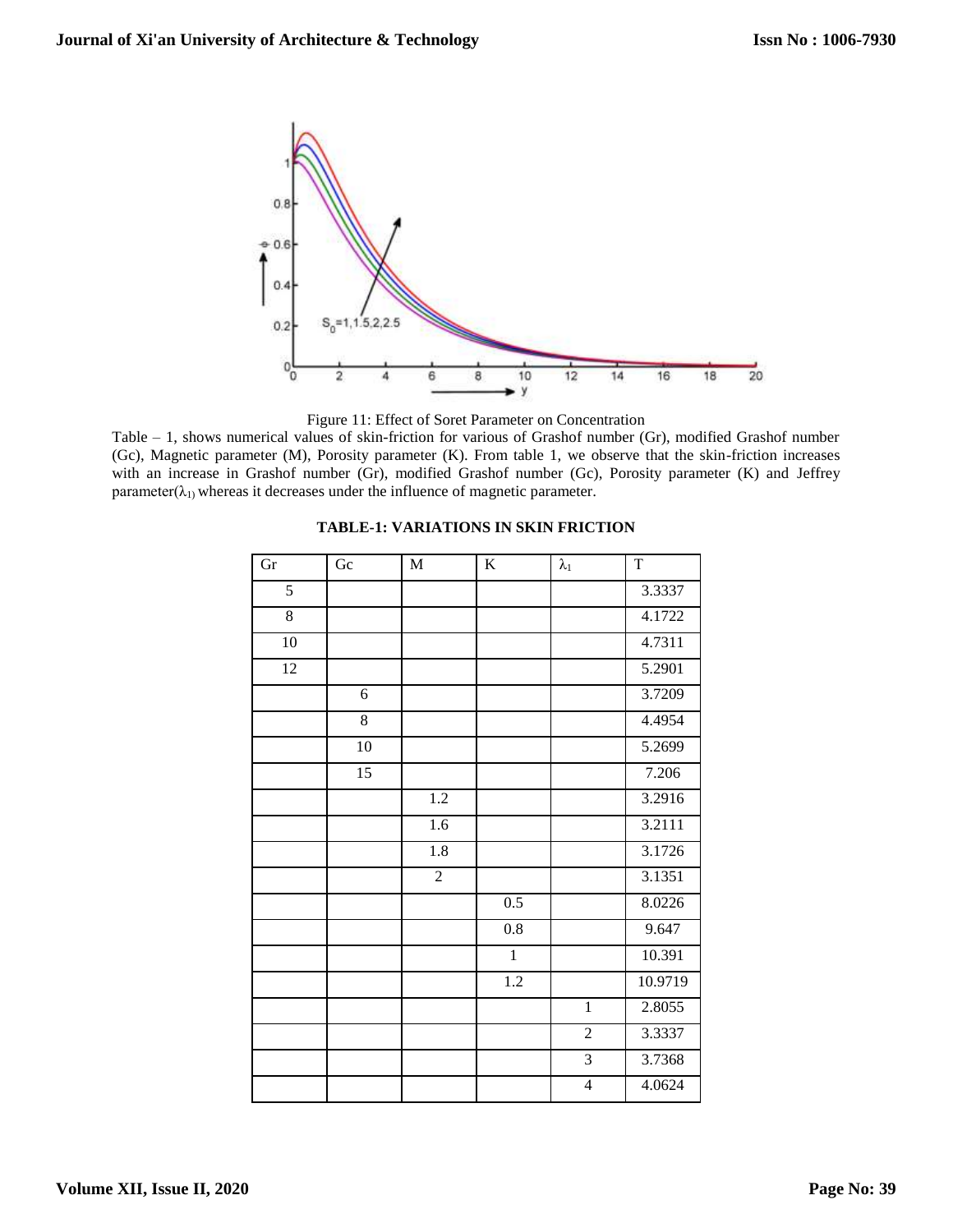Table – 2 demonstrates the numerical values of Nusselt number (Nu) for different values of Prandtl number (Pr), Radiation parameter (R), Heat source parameter (Q). From table 2, we notice that the Nusselt number increases with an increase in Prandtl number, Radiation parameter and Heat source parameter.

| $\overline{Pr}$ | $\mathbf R$    | Q              | Nu     |
|-----------------|----------------|----------------|--------|
| 0.11            |                |                | 1.4105 |
| 0.51            |                |                | 1.6266 |
| 0.71            |                |                | 1.7472 |
| 7               |                |                | 7.2439 |
|                 | $\mathbf{1}$   |                | 1.4874 |
|                 | $\overline{2}$ |                | 1.7472 |
|                 | 3              |                | 1.9657 |
|                 | 4              |                | 2.158  |
|                 |                | 1              | 1.7472 |
|                 |                | $\overline{2}$ | 2.2967 |
|                 |                | 3              | 2.7231 |
|                 |                | 4              | 3.0842 |

**TABLE-2: VARIATIONS IN NUSSELT NUMBER**

Table  $-3$  shows numerical values of Sherwood number (Sh) for the distinct values of Schmidt number (Sc), Chemical reaction parameter (Kr) and Soretnumber(So). It can be noticed from Table - 3 that the Sherwood number enhances with rising values of Schmidt number, and the Chemical reaction parameter whereas it decreases under the influence of Soret number( $S_0$ ).

| Sc   | Kr  | $S_0$          | Sh        |
|------|-----|----------------|-----------|
| 0.16 |     |                | 0.0288    |
| 0.22 |     |                | 0.0609    |
| 0.6  |     |                | 0.2966    |
| 0.8  |     |                | 0.3891    |
|      | 0.4 |                | 0.0958    |
|      | 0.5 |                | 0.1346    |
|      | 0.8 |                | 0.2327    |
|      | 1   |                | 0.2882    |
|      |     | 0.5            | 0.1221    |
|      |     | 1              | $-0.0609$ |
|      |     | 1.5            | $-0.2438$ |
|      |     | $\overline{2}$ | $-0.4267$ |

## **TABLE-3: VARIATIONS IN SHERWOOD NUMBER**